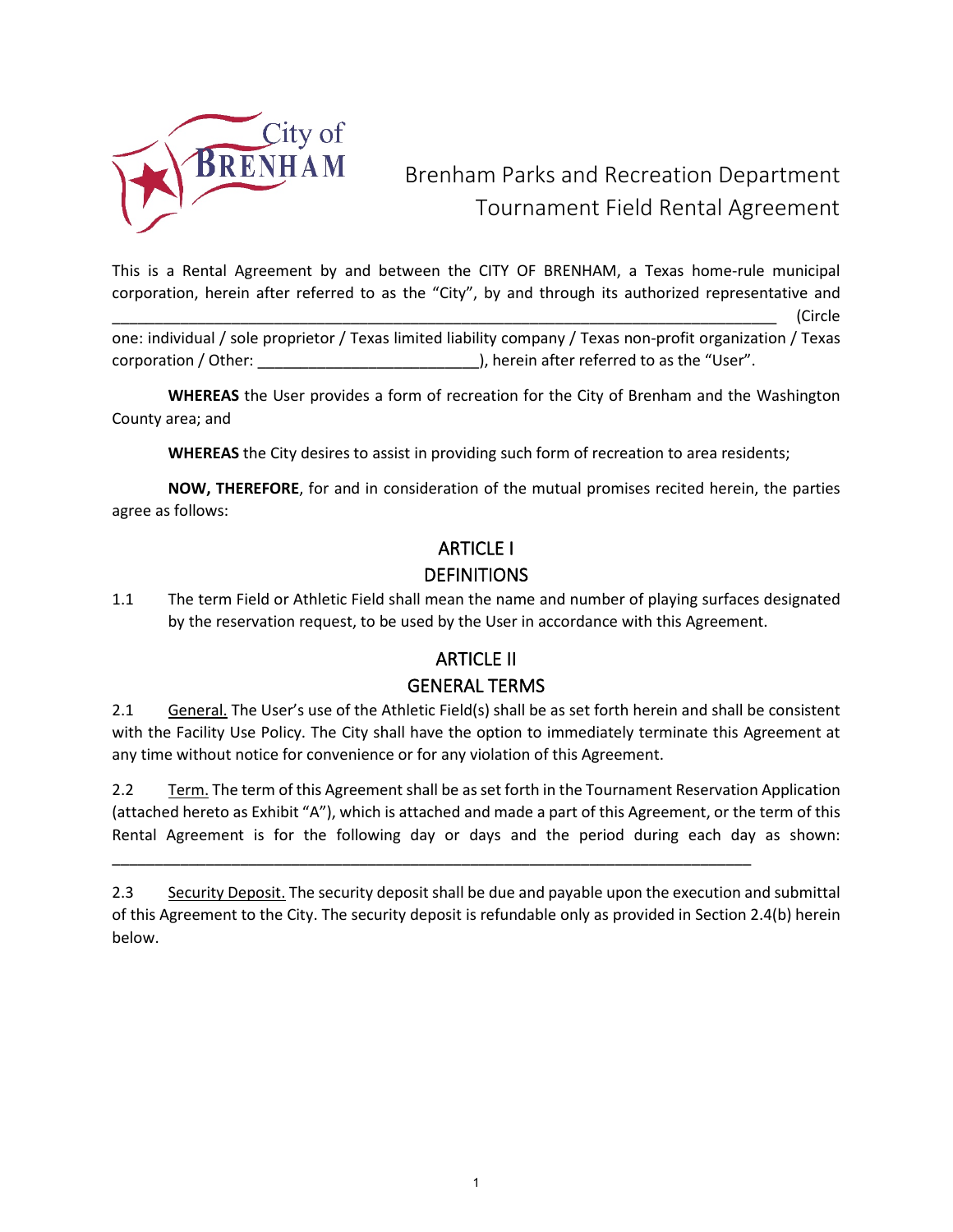2.4 Payment. In exchange for the above-referenced use of the Facility, the User shall pay the City the amounts described below no later than fifteen (15) business days after the event. Unpaid delinquent bills must be paid in full in order to reserve and/or rent one of more field(s).

| <b>Rental Type</b>               | <b>Deposit</b> | <b>Rental Fee</b> |
|----------------------------------|----------------|-------------------|
| Fireman's Field                  | \$50           | \$275/day         |
| Schulte Field - Hohlt Park       | \$50           | \$200/day         |
| Henderson Field - Henderson Park | \$50           | \$200/day         |
| <b>Baseball/Softball Fields</b>  | \$50           | \$125/day         |
| <b>Rankin Field</b>              | \$50           | \$275/day         |
| Multi-use Field per day          | \$50           | \$100/day         |

a. **Field usage fees are listed below** – includes initial game field prep and lights.

- b. **Security Deposit. \$50 per field**. Should the user choose to cancel the event, the security deposit will be refunded per the following schedule:
	- 1. More than 48 hours before the event no penalty
	- 2. Less than 48 hours before the event deposit not refunded, and user will be billed for fields
- 2.5 Additional Charges. Additional game preparations are available for \$35 per field per game.

2.6 Subleasing or assignment. Once rental requests are approved and fields are reserved, scheduled times cannot be subleased or assigned to other individuals or organizations.

2.7 **Field Condition.** The User shall vacate the premises in as good state and condition as they were in at the commencement of this Agreement. User also agrees that if the premises, or its buildings, equipment, or furnishings, are damaged during the term of this Agreement, by the act, default, or negligence of the User, or its officers, agents, employees, guests, patrons, or any person or persons admitted to the premises by the User, the User shall pay to the City upon demand such sum shall be necessary to restore the premises to the condition they were in at the commencement of this Agreement.

2.8 Cancellation. Brenham PARD reserves the right, in its sole discretion, to cancel field usage for any of the following reasons:

- a. weather conditions at any time;
- b. scheduling conflicts;
- c. field conditions; or
- d. field usage poses an unreasonable risk to the public health, safety, or welfare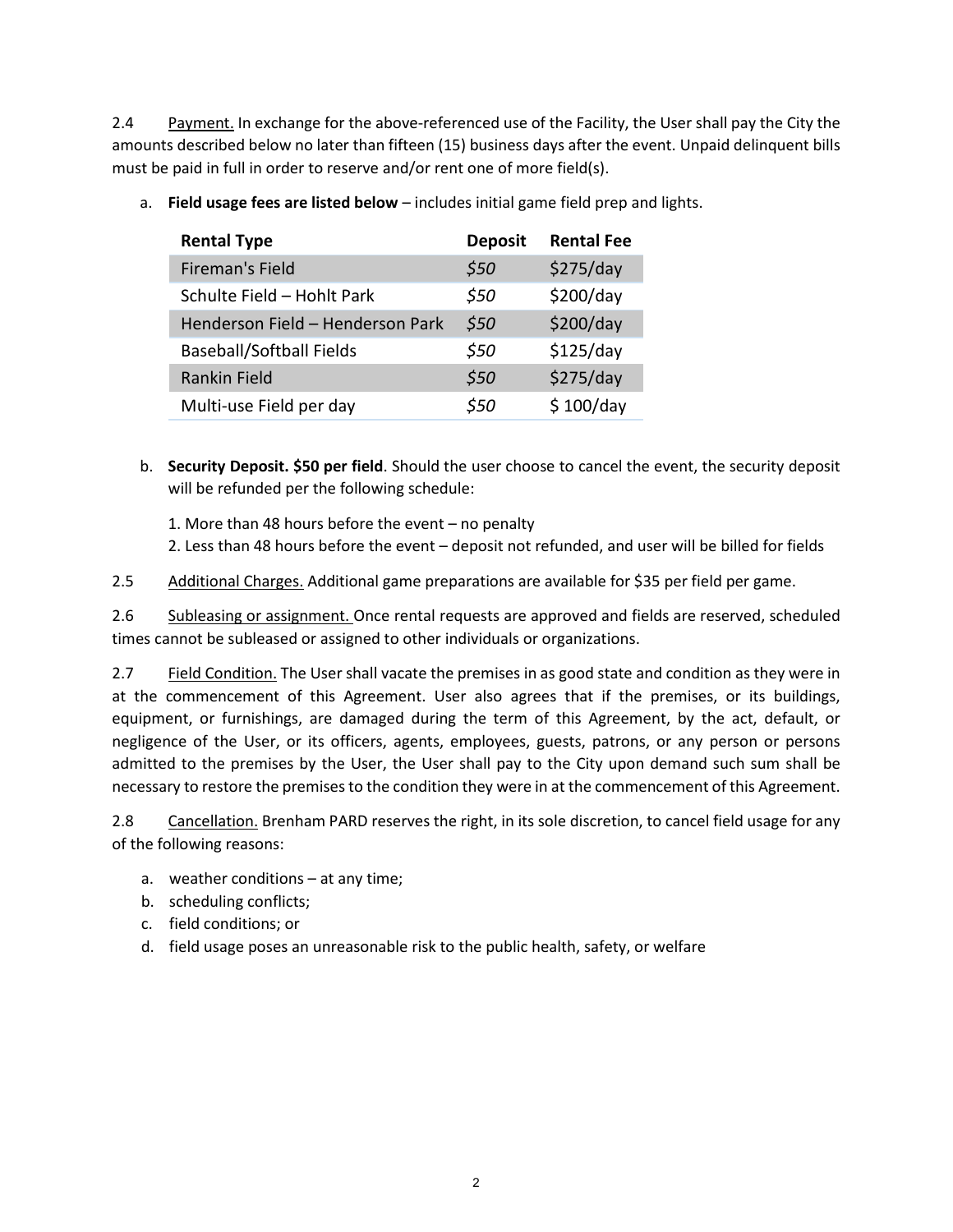2.9 Field Preparation. The City agrees that it will be responsible for providing the following items during the term of this Agreement:

- a. marking fields to proper dimensions before the first scheduled game of the tournament;
- b. cleaning and stocking restrooms;
- c. installing nets, bases, etc. related to the proposed use of the Athletic Field(s) by the User;
- d. general grounds maintenance of Athletic Field(s) and City-installed equipment; and
- e. determining whether the Athletic Field(s) will be open or closed for the User's use because of inclement weather, damage to the Facilities, and other unforeseen acts of God and updating the City's pre-recorded telephone system, web page, or other communication devices it may have in place to notify the public of such schedule changes.

2.10 Insurance Requirements. If the event is not sanctioned by an organization or governing body that provides insurance coverage to all participants, the User is required to procure and maintain, at its sole cost and expense for the duration of this Rental Agreement, General Liability insurance in the name of the User, for limits of not less than \$1,000,000 for personal injury, death, or property damage that may arise from or in connection with the use of the City's facilities and/or athletic fields and the activities associated with the use of the City's facilities and/or athletic fields by the User, its agents, representatives, participants, attendees, employees and volunteers. The User's insurance overage shall be primary insurance with respect to the City, its officials, agents, employees and volunteers. Any insurance, selfinsurance or risk pool participation maintained by the City, its officials, agents, employees or volunteers shall be considered in excess of the User's insurance and shall not contribute to it. Only insurance carriers licensed and authorized to do business in the state of Texas will be accepted. User must furnish proof of coverage through a Certificate of Insurance no less than ten (10) business days before the event.

2.11 Non-Discrimination. The User hereby agrees to refrain from any activity in relation to use of the Facility that discriminates again any person or persons based upon race, color, creed, national origin, disability, religion, age, or sex, and in accordance with current federal and state laws.

2.12 City Facility Use Policy. The User's use of the Athletic Field(s) shall be set forth herein and shall be consistent with the City Facility Use Policy duly approved by the Brenham Parks and Recreation Advisory Board where not specifically addressed herein.

2.13 Field Usage and Schedule. The User agrees to provide confirmation to Brenham PARD five (5) business days prior to the event with the final schedules due 48 hours prior to the start time of the event.

2.14 Compliance. The User shall comply with all laws, statues, ordinances, rules and regulations of the United States government, the state of Texas, the City of Brenham, and any department of the City.

2.15 **INDEMNIFICATION. THE USER SHALL INDEMNIFY, HOLD HARMLESS, AND DEFEND THE CITY, ITS OFFICERS, AGENTS, EMPLOYEES AND VOLUNTEERS FROM AND AGAIN ANY AND ALL CLAIMS, LOSSES, DAMAGES, CAUSES OF ACTION, SUITS, AND LIABILITY OF EVERY KIND, INCLUDING ALL EXPENSES OF LITIGATION, COURT COSTS, AND ATTORNEY'S FEES, FOR INJURY TO OR DEATH OF ANY PERSON OR FOR DAMAGE TO ANY PROPERTY ARISING OUT OF OR IN CONNECTION WITH THE USE OF THE FACILITY BY THE USER. SUCH INDEMNITY SHALL APPLY REGARDLESS OF WHETHER THE CLAIMS, LOSSES, DAMAGES, CAUSES OF ACTION, SUITS, OR LIABILITY ARISE IN WHOLE OR IN PART FROM THE NEGLIGENCE OF THE CITY, ANY OTHER PARTY INDEMNIFIED HEREUNDER, THE USER, OR ANY THIRD PARTY. IT IS THE INTENT**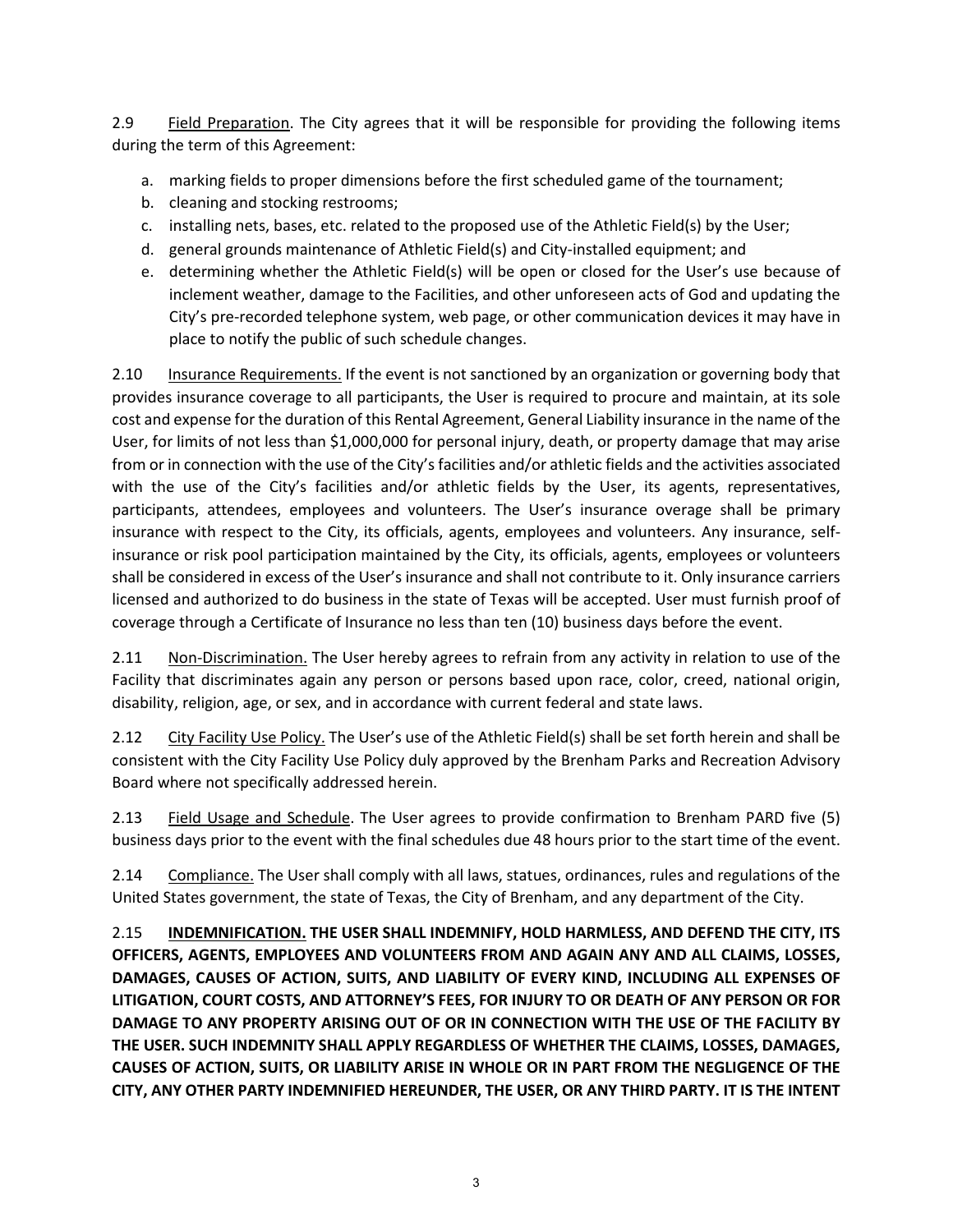**OF THE PARTIES THAT THIS PROVISION SHALL EXTEND TO, AND INCLUDE, ANY AND ALL CLAIMS, CAUSES OF ACTION OR LIABILITY CAUSES BY THE CONCURRENT, JOINT AND/OR CONTRIBUTORY NEGLIGENCE OF THE CITY, AN ALLEGED BREACH OF AN EXPRESS OR IMPLIED WARRANTY BY THE CITY OR WHICH ARISES OUT OF ANY THEORY OR STRICT OR PRODUCTS LIABILITY. THERE SHALL BE NO ADDITIONAL INDEMNIFICATION OTHER THAN SET FORTH IN THIS SECTION. ALL OTHER PROVISIONS REGARDING THE SAME SUBJECT MATTER SHALL BE DECLARED VOID AND OF NO EFFECT.**

2.16 **RELEASE. THE USER HEREBY RELEASES, RELINQUISHES AND DISCHARGES THE CITY, ITS OFFICERS, AGENTS, EMPLOYEES, AND VOLUNTEERS FROM ALL CLAIMS, DEMANDS, AND CAUSES OF ACTION OF EVERY KIND AND CHARACTER, INCLUDING THE COST OF DEFENSE THEREOF, FOR ANY INJURY TO OR DEATH OF ANY PERSON AND ANY LOSS OF OR DAMAGE TO ANY PROPERTY THAT IS CAUSED BY OR ALLEGED TO BE CAUSED BY, ARISING OUT OF, OR IN CONNECTIONS WITH THE USER'S USE OF THE FACILITY WHETHER OR NOT SAID CLAIMS, DEMANDS, OR CAUSES OF ACTION ARE COVERED IN WHOLE OR IN PARK BY INSURANCE. THERE SHALL BE NO ADDITIONAL RELEASE OTHER THAN SET FORTH IN THIS SECTION. ALL OTHER PROVISIONS REGARDING THE SAME SUBJECT MATTER SHALL BE DECLARED VOID AND OF NO EFFECT.**

2.17 Choice of Law. This Agreement has been made under and shall be governed by the laws of the State of Texas. The parties agree that performance and all matters related thereto, including but not limited to exclusive venue, shall be in Washington County, Texas.

2.18 No Boycott of Israel. To the extent this Agreement is considered a contract for goods or services subject to 2270.002 Texas Government Code, User verifies that it: i) does not boycott Israel; and ii) will not boycott Israel during the term of this Agreement.

2.19 Amendment. This Agreement may only be amended by written instrument approved and executed by both parties.

#### 2.20 Terms of Field Use.

- a. Glass containers are not permitted in Brenham Parks.
- b. The use of all forms of tobacco (smoking, chewing tobacco, snuff, etc.) is not permitted in Brenham parks. Vaping/electronic cigarettes are not permitted.
- c. Parking is allowed in designated areas only. If event is utilizing golf carts, Brenham PARD must be notified. Golf carts are not allowed on fields.
- d. To use a City facility after posted park hours, a written request much be submitted to Brenham PARD at the time the tournament reservation is made. Such a request is subject to written approval of the City, in its sole discretion. Park hours are 5:00 am to 11:00 pm.
- e. The City of Brenham has contracted all concession rights to a third-party vendor with exclusive rights to Hohlt Park, Linda Anderson Complex, Henderson Park, and Fireman's Park. Written permission must be obtained should the tournament director desire to have souvenir sales, apparel, etc. available during the tournament.
- f. All maintenance or repair of athletic facilities shall be performed by Brenham PARD staff only.
	- 1. Users shall not make any modifications to Brenham athletic fields or facilities. Any requests for reasonable changes or accommodations should be made directly to the Brenham PARD. Before making any modifications, such a request must receive verbal approval of the Brenham PARD, in its sole discretion.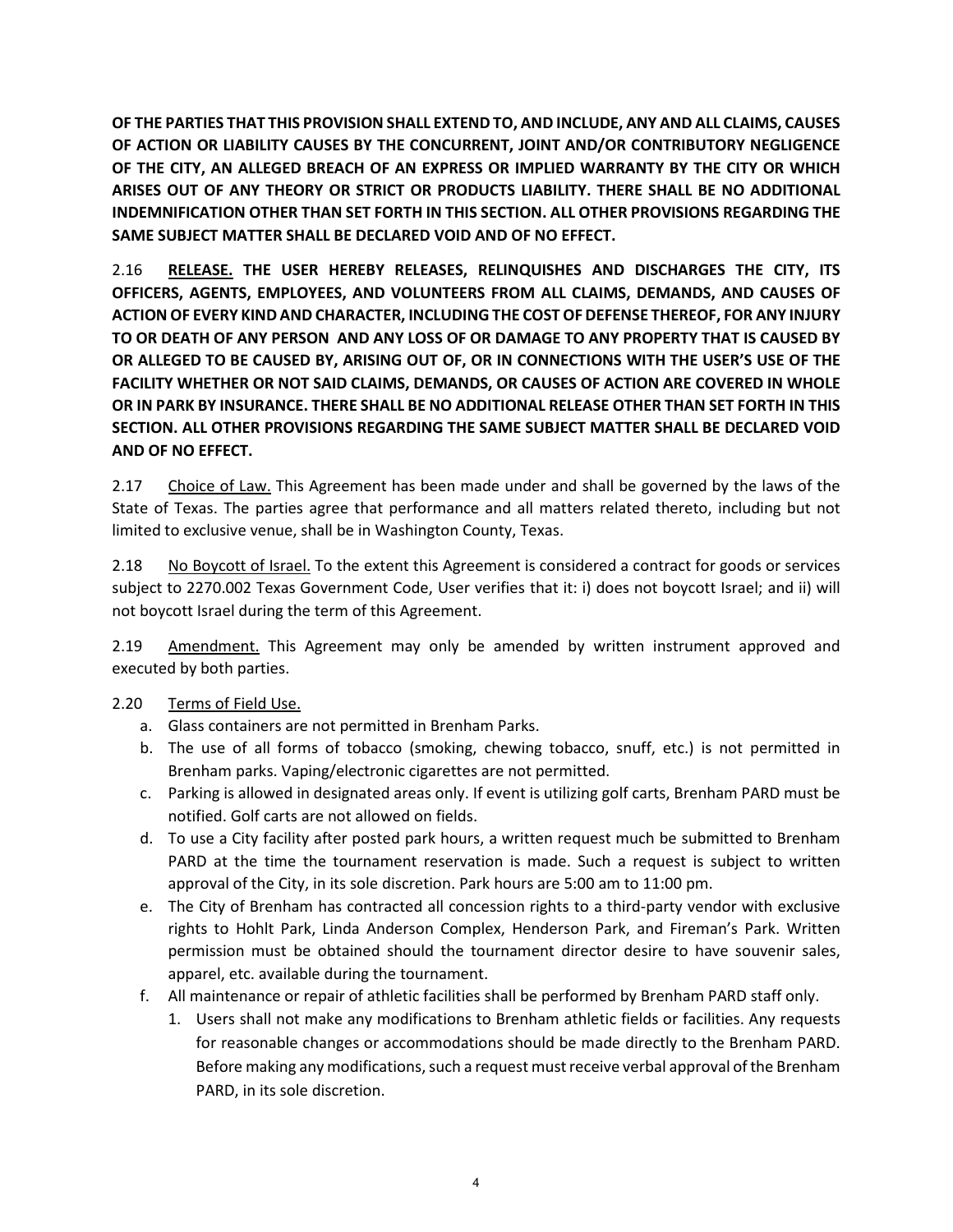- 2. Users shall not dig ditches or apply foreign materials to the athletic fields in an attempt to "dry out" a field.
- g. Scoreboards. Field usage will include availability of scoreboard controllers at no additional cost, if requested by the User. Scoreboards are not available at Henderson Park.
- h. In case of a service emergency during office hours please call Brenham PARD at 979-337-7200. For after-hours service emergencies, contact the on-call number at 979-277-7373. For medical and security emergencies, please call 911.
- 2.21 Entire Agreement. This Agreement contains the entire agreement between the parties. There are no other written of oral agreements, contracts, or understandings between the parties. The Tournament Reservation Application to which this Agreement relates is made a part of this Agreement as if recited in whole herein and is incorporated by reference thereto. In the event of a conflict between this Agreement and the application, the City shall resolve and interpret same in its sole discretion.

#### **EXHIBITS**

A. Tournament Reservation Application

| <b>CITY OF BRENHAM</b> |  |  |
|------------------------|--|--|
|                        |  |  |
|                        |  |  |
|                        |  |  |
|                        |  |  |